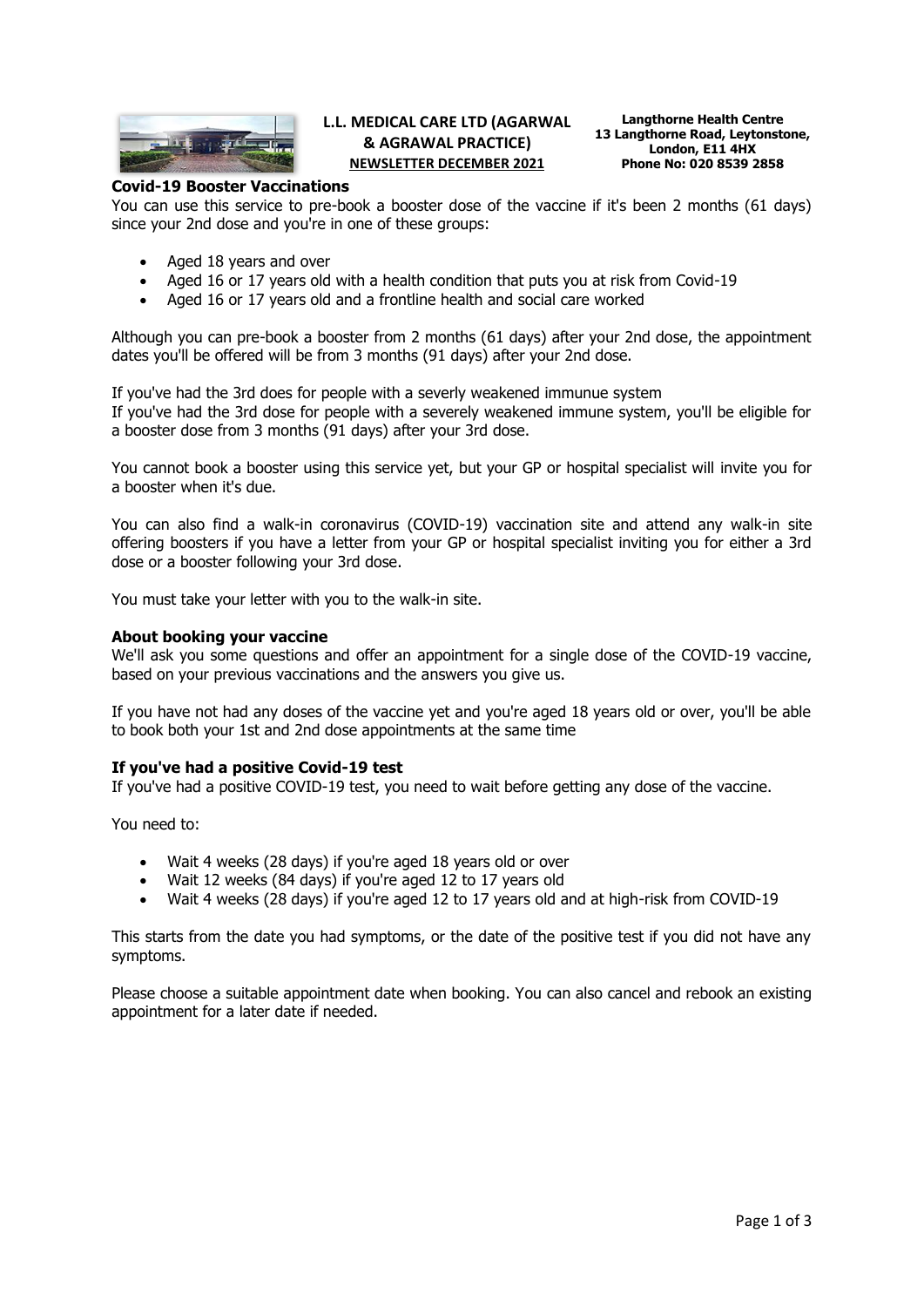# **Common Side Effects**

As with your previous dose the common side effects are the same for all COVID-19 vaccines used in the UK, and include:

- Having a painful, heavy feeling and tenderness in the arm where you had your injection this tends to be worst around 1 to 2 days after the vaccine
- Feeling tired
- Headache
- General aches, or mild flu like symptoms

You can rest and take paracetamol (follow the dose advice in the packaging) to help make you feel better. Although feeling feverish is not uncommon for 2 to 3 days, a high temperature is unusual and may indicate you have COVID-19 or another infection.

Although a fever can occur within a day or two of vaccination, if you have any other COVID-19 symptoms or your fever lasts longer, stay at home and arrange to have a test. Symptoms following vaccination normally last less than a week. If your symptoms seem to get worse or if you are concerned, you can call NHS 111.

### **Serious Side Effects**

Worldwide, there have also been recent, very rare cases of inflammation of the heart called myocarditis or pericarditis reported after Pfizer and Moderna COVID-19 vaccines.

These cases have been seen mostly in younger men within several days after vaccination. Most of these people recovered and felt better following rest and simple treatments.

You should seek medical advice urgently if, after vaccination, you experience:

- Chest pain
- Shortness of breath
- Feelings of having a fast-beating, fluttering, or pounding heart

If you had serious side effects after any previous dose you may be advised to avoid or delay further vaccination. You should discuss this with your doctor or specialist.

#### **Those Who Shouldn't Have a Boooster**

There are very few people who should not have a booster.

If you have had a severe reaction to a previous dose of the vaccine you should discuss this with your doctor.

## **Can You Still Catch Covid-19 After Having The Vaccine**

The COVID-19 vaccination will reduce the chance of you suffering from COVID-19. It may take a few days for your body to build up some protection from the booster.

Like all medicines, no vaccine is completely effective – some people may still get COVID-19 despite having a vaccination, but this should be less severe.

## **If You Have Not Had The First Vaccinnations**

If you have not yet had either of your first 2 doses of the vaccine you should have them as soon as possible.

You will still need the booster but the timing of it will depend on when you had your first 2 doses.